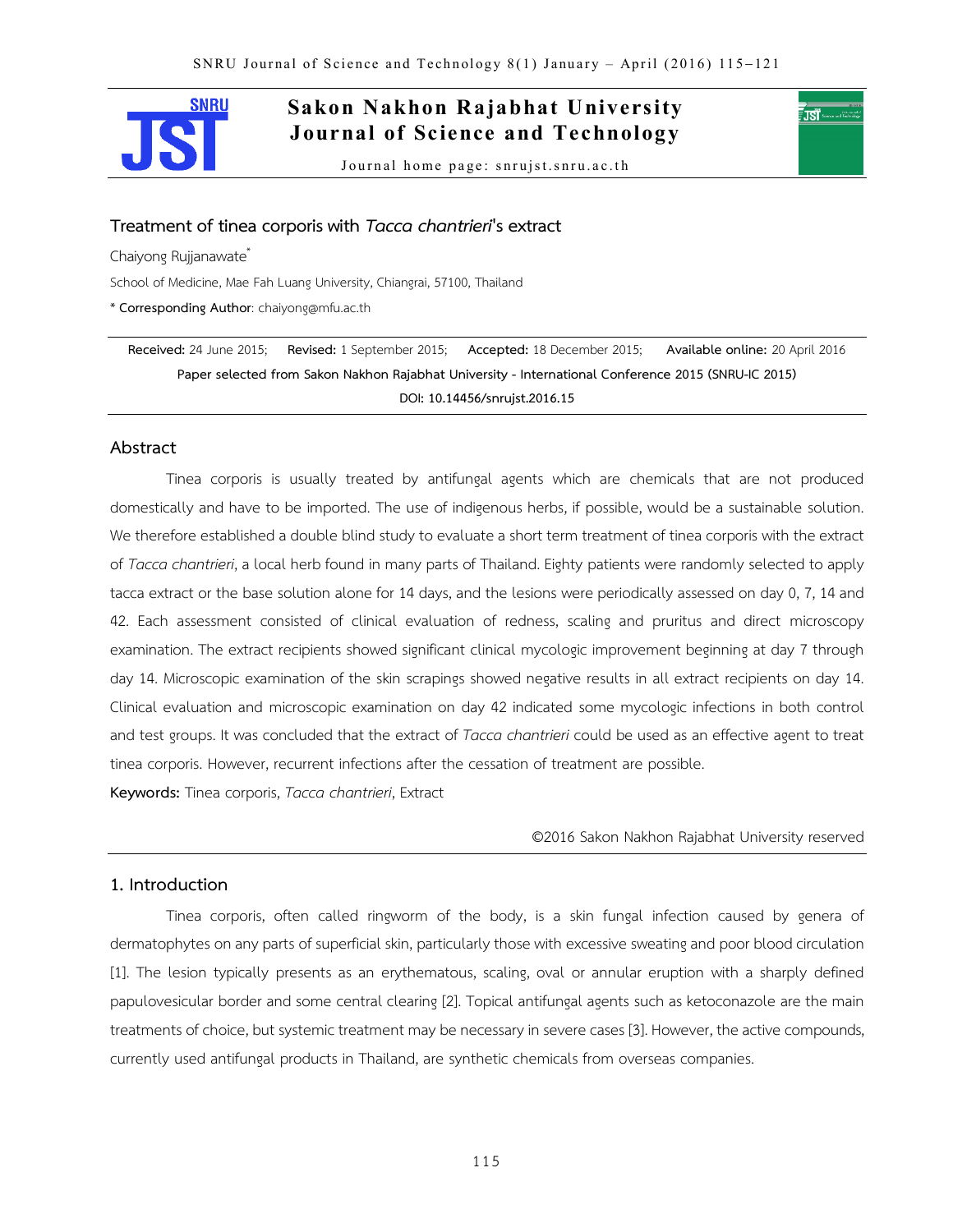#### C. Rujjanawate / SNRU Journal of Science and Technology  $8(1)$  (2016) 115-121

The use of local herbs, if possible, as a substitute for the imported chemical would lead to a sustainable solution in terms of economic and accessibility. It is commonly believed, as well as mentioned in traditional folk medicine, that many herbs can cure skin fungal diseases. However, the efficacy of those reputed herbs has not been verified. Recently antibacterial and antifungal activities of a local Thai herb, *Tacca chantrieri* Andre [DIOSCOREACEAE] have been reported [4]. This plant is an indigenous perennial of the tropics, and can be found growing wild in rain forests all over the country. Its leaves and flowers are edible and the decoction of rhizomes, alone or in combination with other herbs, is used by local healers in the north of Thailand to relieve pains of the body and stomach, and as an antidote for food poisoning. As the safety use of *Tacca chantrieri* is evidenced by its traditional uses, it is therefore reasonable to conduct a clinical trial to evaluate the effectiveness of this plant in the treatment of tinea corporis.

#### **2. Materials and Methods**

#### *Plant material and extraction*

The rhizomes of *Tacca chantrieri* were collected from Chiangrai province in February 2014. The plant was authenticated by the author (Dr. Rujjanawate) and the voucher specimen (no. 167) is deposited at the school of Medicine, Mae Fah Luang University, Thailand. The air dried powdered rhizome was macerated with 95% ethanol overnight and then filtered. The filtrate was concentrated in vacuo at 55 <sup>o</sup>C and lyophilized to obtain a dry ethanolic extract (15.5% yield) which from now on is referred to as TCE.

*Gas chromatography/mass spectrometry (GC/MS) analysis*

GC/MS analysis of the TCE was carried out on a gas chromatograph (GC 7890 Agilent Technologies) fitted with a DB-5MS column (30m x 0.25 mm i.d., 0.25 μm film thickness). The GC oven temperature was programmed from 50  $^{\circ}$ C held for 5 min, raised to 200  $^{\circ}$ C at 10  $^{\circ}$ C/min, then to 250  $^{\circ}$ C at 5  $^{\circ}$ C/min and held for 10 min. The injection temperature was 250  $^{\circ}$ C; and the flow rate of carrier gas, helium, was at 1.5 ml/min; 1:25 split ratio. The gas chromatograph was coupled to a mass selective detector (Agilent HP 5973). The MS operating parameters were as follows: ionization voltage, 70 eV; ion source temperature, 230  $^{\circ}$ C. Identification of the TCE components was performed by comparison of their relative retention times and mass spectra with those in the NIST05a.L Database (Agilent Technologies Inc.).

## *Preparation of the test samples*

Test medication (TCE-tm) was prepared by dissolving 10 grams of TCE in 1400 ml ethyl alcohol. Ethylene glycol was then added to make a total volume of 2000 ml of solution. Forty ml aliquots were dispensed into 50 bottles. The concentration of TCE in such test medication was 5 mg/ml. The base solution used as a placebo in this study was prepared by adding 700 ml of ethylene glycol to 1400 ml ethyl alcohol. Forty ml aliquots were dispensed into 50 bottles.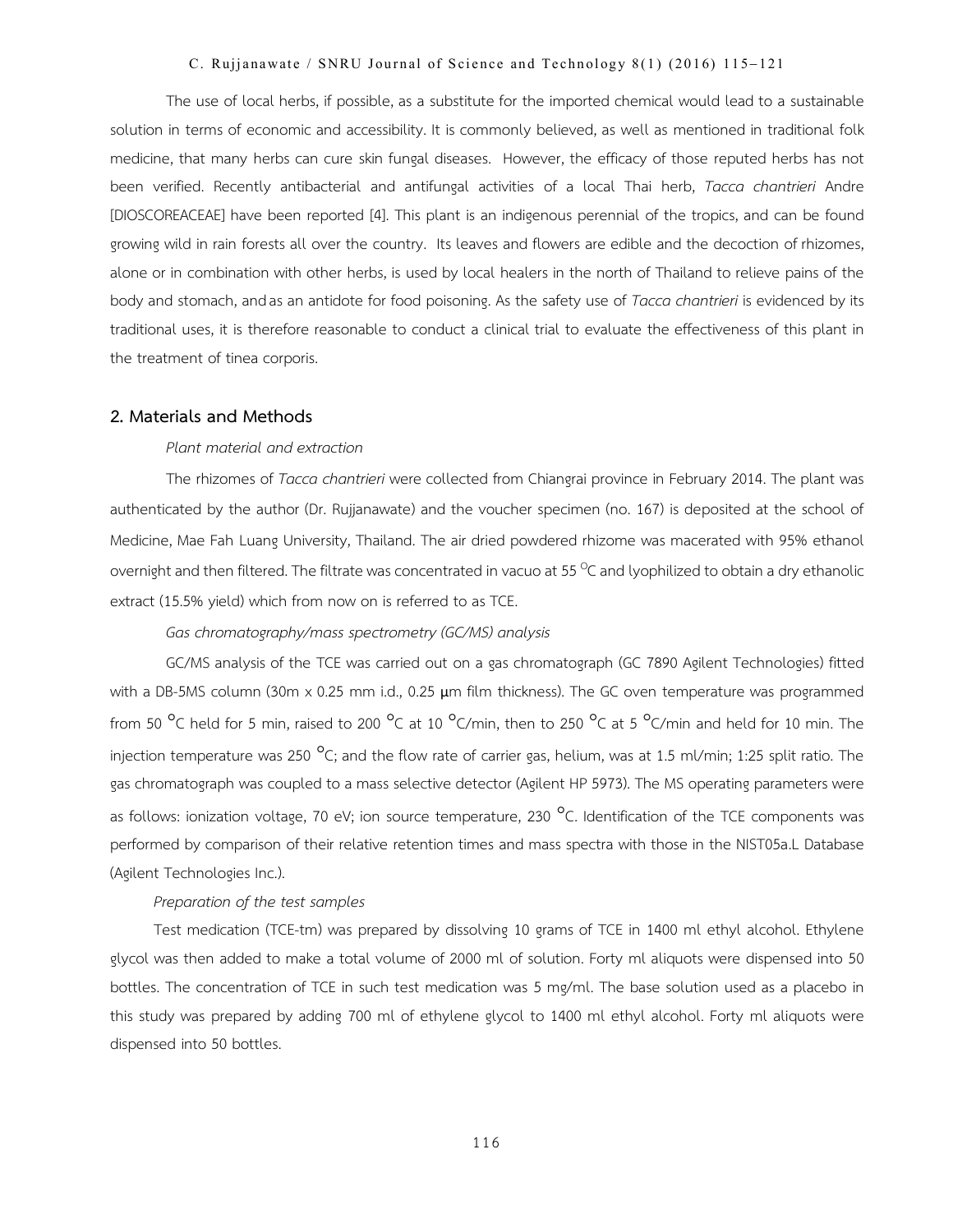#### C. Rujjanawate / SNRU Journal of Science and Technology  $8(1)$  (2016) 115-121

## *Participants and procedures*

A double blind clinical trial described by Greer et al., with modifications was conducted [5]. Briefly, 80 male and female volunteers were randomly selected into control and test groups. To qualify for enrollment, volunteers were required to be in good health, from 12 to 75 years of age, and had to have at least two of the three major signs and symptoms of *tinea corporis* (erythema, scaling, and pruritus), with a minimum combined score of 5, when these signs and symptoms were scored on a 0 to 3 scale (0 = absent, 1 = mild, 2 = moderate, 3 = severe). The fungal infection was confirmed by direct microscopy examination (potassium hydroxide, KOH) of skin scrapings from the target lesion.

Qualifying volunteers were randomly assigned in a 1:1 ratio to receive the TCE-tm or the matching placebo. Application of the TCE-tm commenced at the baseline visit (day 0), and volunteers were scheduled to return at days 7, 14, and 42 (visits 2 through 4). The study medication was applied to the infected areas and to the immediate surrounding skin once daily, after bathing, for the first 2 weeks of the study. Clinical assessments of the target lesion, and of disease severity excluding the target lesion, were performed at each visit. Microscopic examination of skin scrapings from the target lesion were performed at all four scheduled study visits. The study had approval from the Human Research Ethics Committee of Mae Fah Luang University (document no. 6/2557 dated on April 4, 2014), and each patient signed an informed consent.

#### *Statistical analysis*

T test for continuous variables and Chi-square test for categorical variables were used to assess the differences between control and test groups. P value less than .05 was considered statistically significant.

## **3. Results and Discussion**

## *GC/MS analysis of the plant extract*

The GC/MS chromatogram of TCE is shown in Fig. 1. The analysis of the chromatogram indicated the presence of 9 identified compounds (Table 1). The three most abundant constituents were diosgenin (42.15%); ethyl alpha-d-glucopyranoside ethane, isothiocyanate (35.79%); and oxalic acid, monoamide, n-propyl, pentadecyl ester (6.13%). The present finding together with previous reports, indicate the presence of saponins which can be used as markers in further studies [6 - 8].

### *Participants*

Three participants randomly selected to receive the control vehicle did not return for their second visit and were excluded from the study. Another single subject in the control group and four in the TCE-tm treated group were found to be KOH negative and were also excluded from all analyses. No statistically significant differences were found between the two treatment groups in the comparison of their age and gender.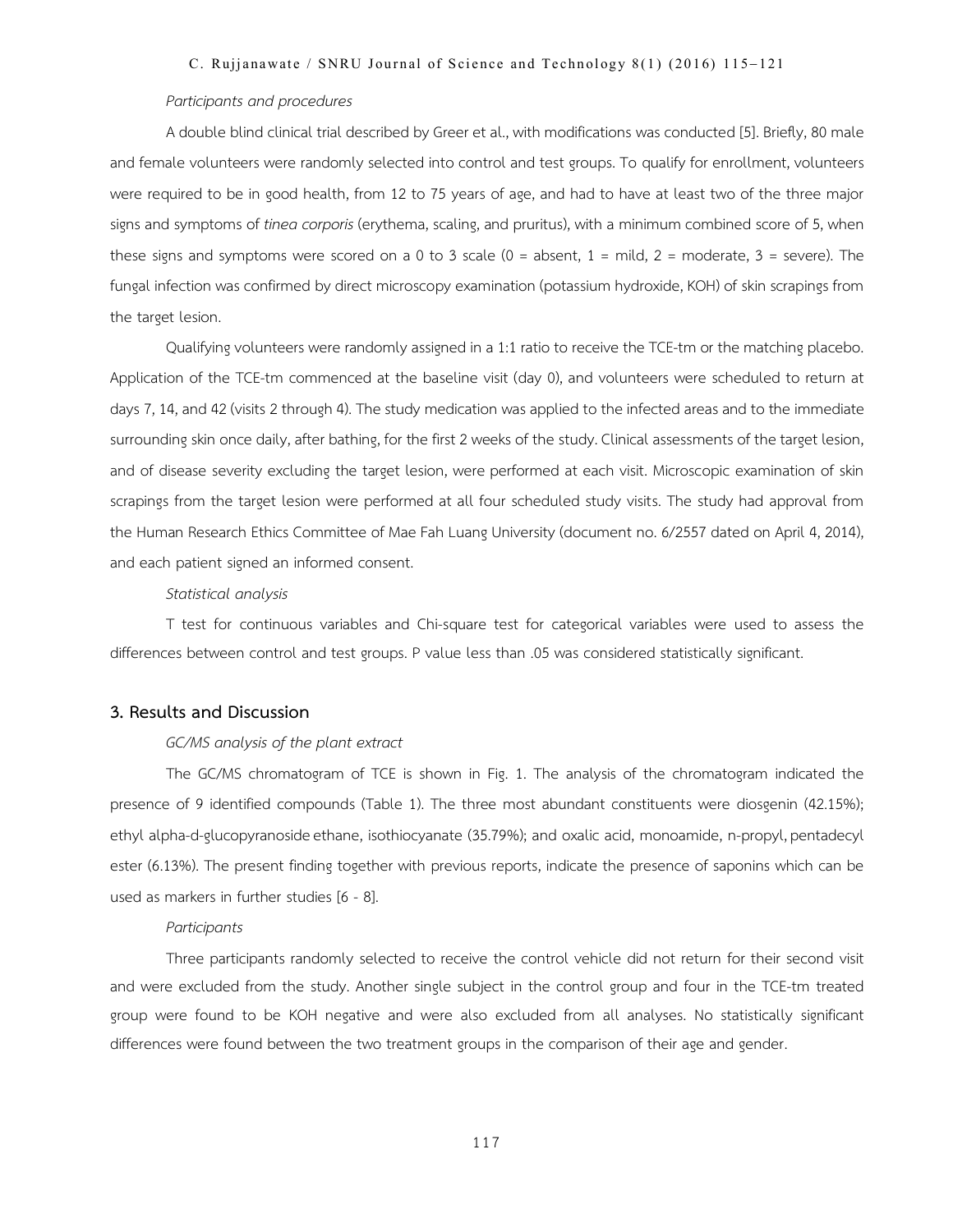

**Fig. 1** GC–MS chromatogram of TCE showing the presence of 9 compounds

| Peak           | <b>RT</b> | % of Total | Compound                                             |  |  |
|----------------|-----------|------------|------------------------------------------------------|--|--|
| $\mathbf{1}$   | 17.791    | 6.13       | Oxalic acid, monoamide, n-propyl, pentadecyl ester   |  |  |
| $\mathfrak{D}$ | 19.651    | 1.33       | Propanoic acid, ethyl ester                          |  |  |
| 3              | 20.147    | 35.79      | Ethyl alpha-d-glucopyranoside                        |  |  |
| 4              | 20.396    | 4.38       | beta-D-Glucopyranose, 4-O-beta-D-galactopyranosyl    |  |  |
| 5              | 24.404    | 1.36       | n-Hexadecanoic acid                                  |  |  |
| 6              | 24.935    | 3.81       | Hexadecanoic acid, ethyl ester                       |  |  |
| $\overline{7}$ | 26.928    | 1.72       | 9,12-Octadecadienoic acid (Z,Z)-11-Octadecynenitrile |  |  |
| 8              | 27.419    | 3.32       | Linoleic acid ethyl ester                            |  |  |
| 9              | 32.969    | 42.15      | Diosgenin                                            |  |  |

**Table 1** Chemical components of TCE as analyzed by GC–MS

RT = Retention time (min)

## *Microscopy examination*

At day 0 of the study, both the vehicle and TCE-tm treated groups consisted of 36 KOH positive subjects. The number of the KOH positive were 21, 5 and 5 in the vehicle treated group and 8, 0 and 5 in the TCE-tm treated group at day 7, 14 and 42 respectively. The decrease of the number of positive KOH subjects denoted the effectiveness of the treatment. The number of the subjects with effective treatment in the TCE-tm treated group was significantly higher than that of the vehicle treated group at day 7 and 14 but not at day 42 as shown in Fig. 2. This finding not only indicated the effectiveness of the Tacca extract but also hinted that recurrent infections after the cessation of treatment is possible. It should be noted here that ethanol and ethylene glycol used as the vehicle in this study, also exerted antifungal activity which is in accordance with previous reports [9, 10].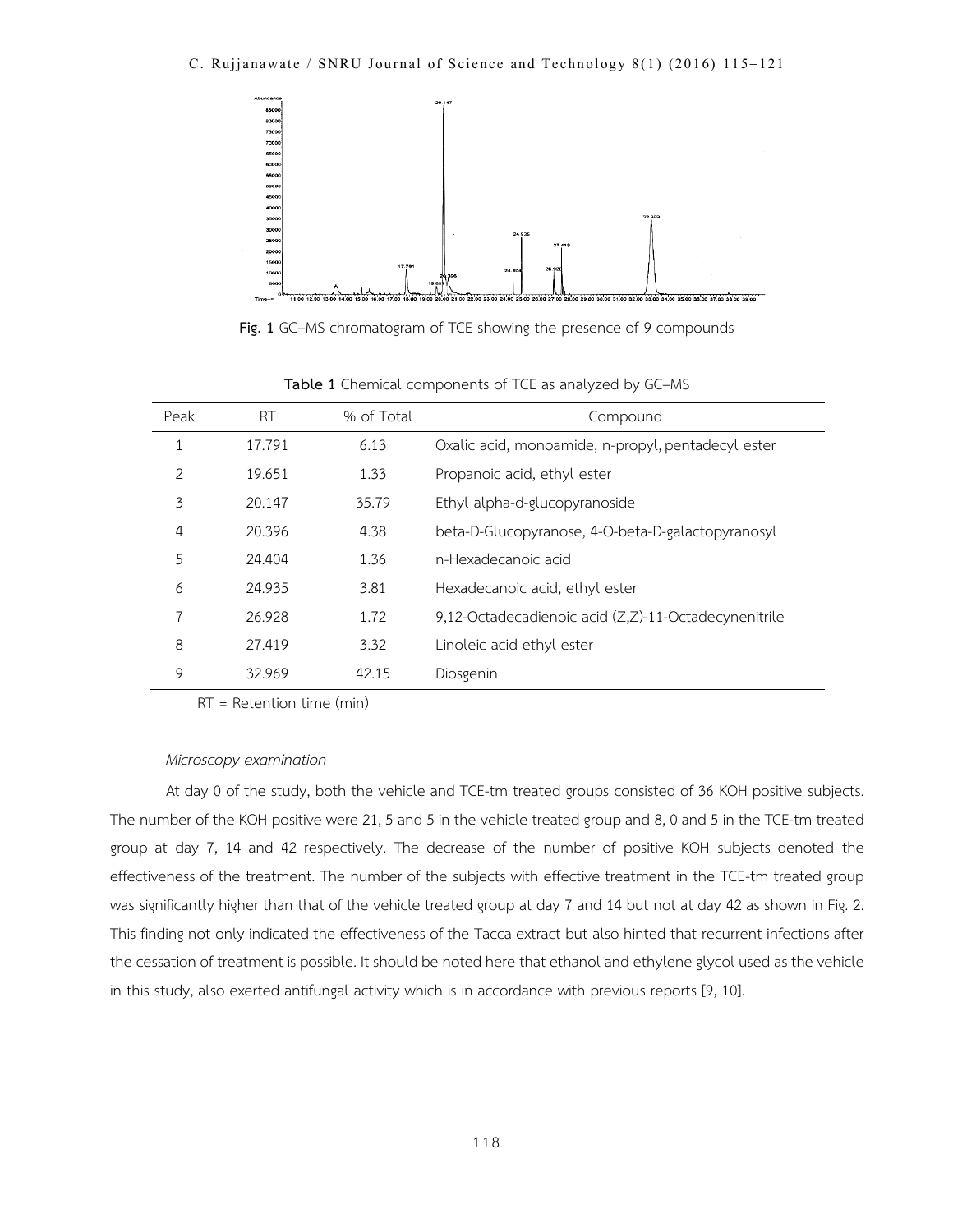

**Fig. 2** Percentage of volunteers who had negative KOH test during treatment and 4 weeks later

#### *Clinical assessment*

Assessments of clinical responses are shown in Table 2. The mean scores of erythrema, scaling and pruritus in TCE-tm treated subjects were found to be significantly lower than those of the vehicle treated group at day 7 and 14 but not at day 42. The combined score of clinical responses also indicated the effectiveness of the TCE-tm during but not after the treatment period (Fig. 3). The effectiveness of TCE-tm in Tinea treatment seen in this study is possibly due to the anti-inflammatory and antifungal effects previously reported [4, 11].

**Table 2** Assessments of clinical response in TCE-tm treated subjects during treatment and 4 weeks later

| Clinical response |         | Day 0           | Day 7           | Day 14          | Day 42          |
|-------------------|---------|-----------------|-----------------|-----------------|-----------------|
| Erythrema         | Control | $2.53 \pm 0.61$ | $2.08 \pm 0.73$ | $1.03 \pm 0.61$ | $2.28 \pm 0.57$ |
|                   | Test    | $2.36 \pm 0.68$ | $1.36 \pm 0.64$ | $0.17 \pm 0.38$ | $2.11 \pm 0.67$ |
| Scaling           | Control | $1.69 \pm 0.89$ | $0.36 \pm 0.49$ | $0.17 \pm 0.38$ | $1.14 \pm 0.72$ |
|                   | Test    | $1.36 \pm 0.76$ | $0.19 \pm 0.40$ | $0.00 \pm 0.00$ | $1.19 \pm 0.75$ |
| Pruritus          | Control | $2.14 \pm 0.68$ | $1.28 \pm 0.61$ | $1.25 \pm 0.73$ | $1.86 \pm 0.80$ |
|                   | Test    | $2.64 \pm 0.49$ | $0.89 \pm 0.46$ | $0.08 \pm 0.28$ | $2.56 \pm 0.56$ |
|                   |         |                 |                 |                 |                 |

Values are expressed as mean  $\pm$  S.E.M. (n=36)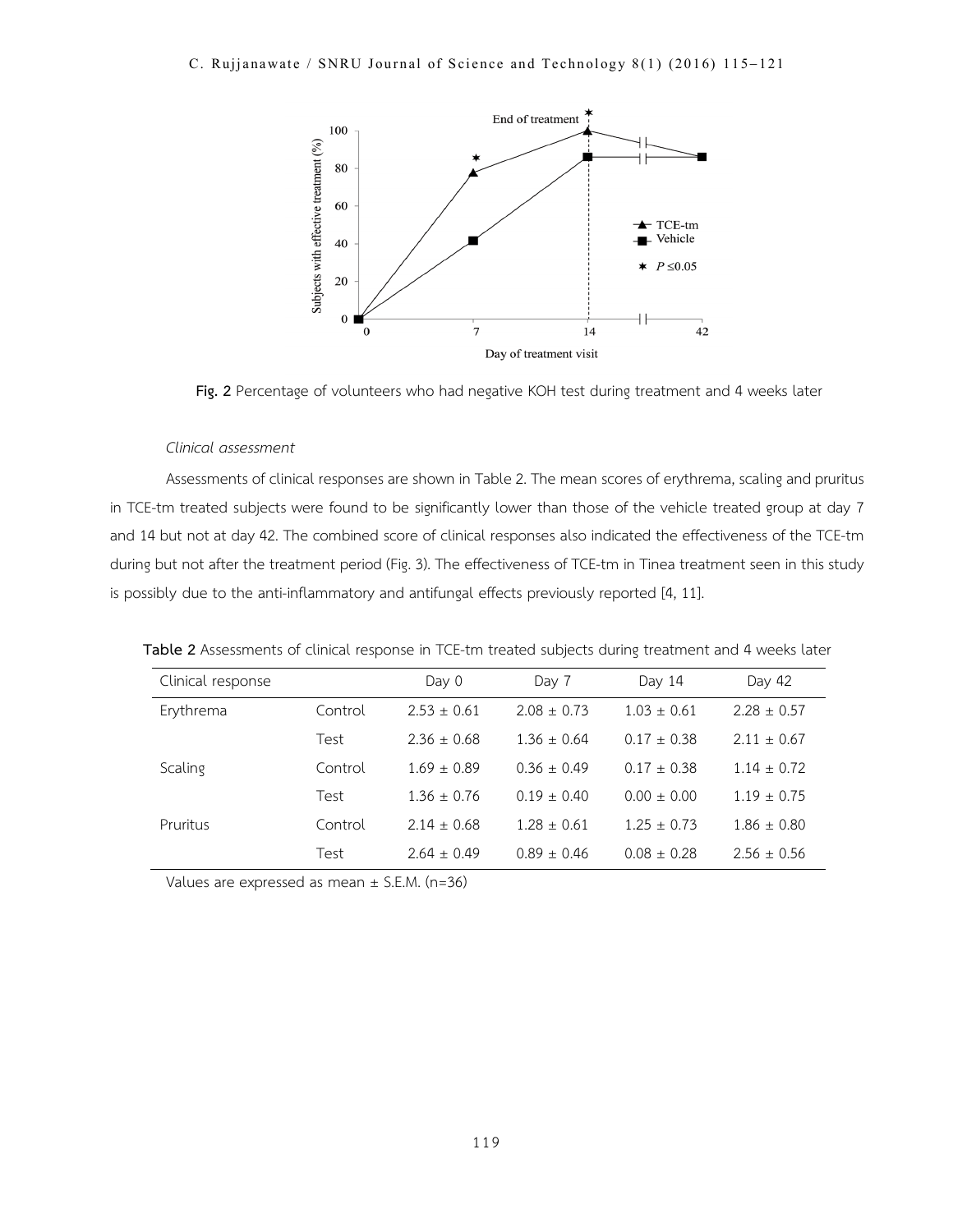

**Fig. 3** Combined score of clinical responses in TCE-tm treated subjects during treatment and 4 weeks later

# **4. Conclusion**

Findings from this study not only confirm the antifungal activity of *Tacca chantrieri* extract previously reported but also indicate the potential use of this plant as an alternative cure for tinea corporis. However, the persistence of the infection following cessation of treatment needs further investigation particularly in regards to sanitary factors. At present, *Tacca chantrieri* is commonly seen in Thai households either as an ornamental or indigenous vegetable. This means the mass production of its rhizome as a starting raw material in cosmeceutical production is likely to be possible.

## **5. Acknowledgement**

This study was financially supported from The National Research Council of Thailand In Fiscal Year 2014, Research Code: 57211030011.

# **6. References**

- [1] J.D. Davis, Superficial fungal infections of the skin: Tinea corporis, tinea pedis, and Candida intertrigo, Prim. Care Update Ob Gyns. 2 (1955) 157-161.
- [2] P. Buttaravoli, S.M. Leffler, Minor Emergencies, 3<sup>rd</sup> ed., Mosby Elsevier, Philadelphia, 2012.
- [3] M. Bhagavatula, C. Powell, Common superficial skin infections and infestations, Paediatr. Child. Healt. 21 (2011) 132-136.
- [4] S. Sudtiyanwimon, W. Niwatananun, S. Yotsawimonwat, S. Okonogi, Phytochemical and Biological Activities of *Tacca chantrieri*, JMMM. 20 (2010) 179-183.
- [5] D.L. Greer, J. Weiss, D.A. Rodriguez, A.A. Hebert, J.M. Swinehart, A randomized trial to assess once-daily topical treatment of tinea corporis with butenafine, a new antifungal agent, J. Am. Acad. Dermatol. 37 (1977) 231– 235.